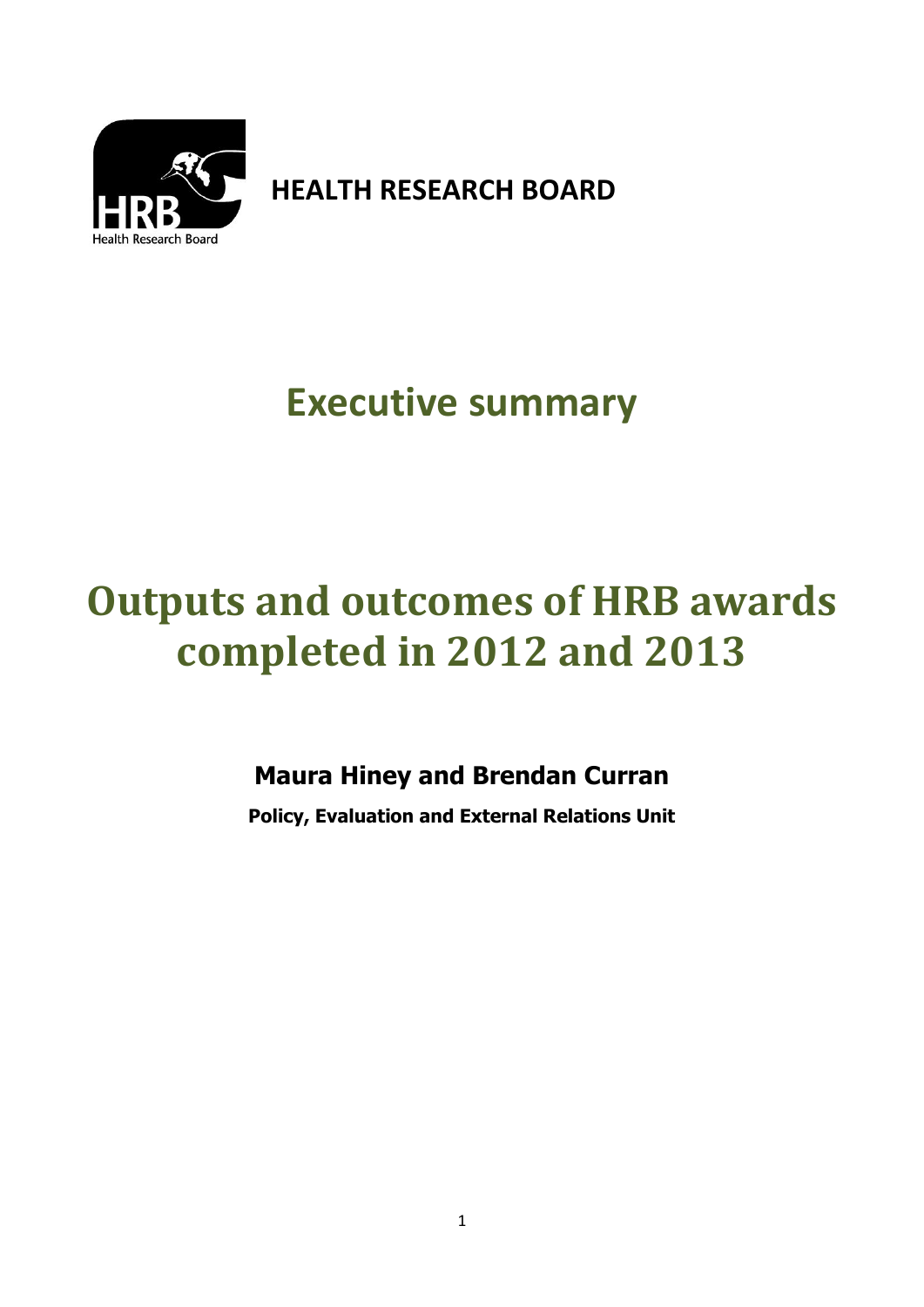### **Introduction**

The HRB systematically and routinely collects output and outcomes data on all of the research that it funds. This evaluation activity is vital to ensuring that we understand how our programmes are working and helps to highlight where changes may be needed or opportunities arise. The information we collect also enables us to better communicate the value of health research to others, be they policy and practice stakeholders, the research community, patient groups, the enterprise sector or the public.

This report presents an analysis of 134 HRB grants (combined spend of €44 million) that completed in 2012 and 2013. It provides an overview of the initial outputs and some outcomes arising from these grants across a range of metrics and indicators. The purpose of the report is to: provide the HRB Management and Board with strategically useful information on the potential impacts of HRBfunded research; provide the staff of the Research Strategy and Funding Directorate with information that can inform improvement in scheme documentation and set-up, peer review processes, reporting, finalisation of metrics and so on. The report spans a very interesting time in the HRB funding portfolio when we were coming to the end of a period of peak investment in 2006/2007 and had only begun to deliver the changes set out in our current strategy through awards made in 2010/2011.

An important *proviso* in considering this report is that the analysis presented is not a complete picture of the outputs and outcomes from HRB-funded research, but rather a snapshot at the point of end-of-grant (EOG). Further outputs, outcomes and impacts would be expected to occur in the years following the completion of a grant. In addition, it should be noted that the data presented in this report relates to grants that were awarded predominantly in the 2007-2010 period, prior to and just at the beginning of the HRB's *Strategic Business Plan 2010-2014*. Hence, the data presented can provide only limited indications of the impact of the strategic shifts driven by that strategy.

### **Indicator framework**

HRB evaluation data collection is guided by the Buxton-Hanney Payback Framework for Health Research (see Appendix 1 for the full framework). This framework groups metrics into five impact categories which span short to medium-term outputs, such as knowledge production, research capacity-building, informing policy and the public. The framework also spans longer-term outcomes, for example, policy changes, health sector innovations and economic and commercial activity. For the purposes of this report data was collected on a sub-set of quantitative metrics across all impact categories. Evaluation data to populate the framework was collected for the first time in 2013 via a bespoke online survey instrument (Outcomes Tracker.) Data for grants that completed in 2012 was a blend of End-of-Grant Management Reports collected via SurveyMonkey, combined with data on HRB outputs and outcomes collected from grants awarded between 2000 and 2009 as part of a wider portfolio analysis published in  $2014.<sup>1</sup>$ 

 $\frac{1}{1}$ Curran B and Barrett R (2014) Outputs, outcomes and impacts of arising from the HRB's 2000-2009 grants portfolio. HRB Publication. [http://www.hrb.ie/publications/hrb-publication/publications//634/](http://www.hrb.ie/publications/hrb-publication/publications/634/)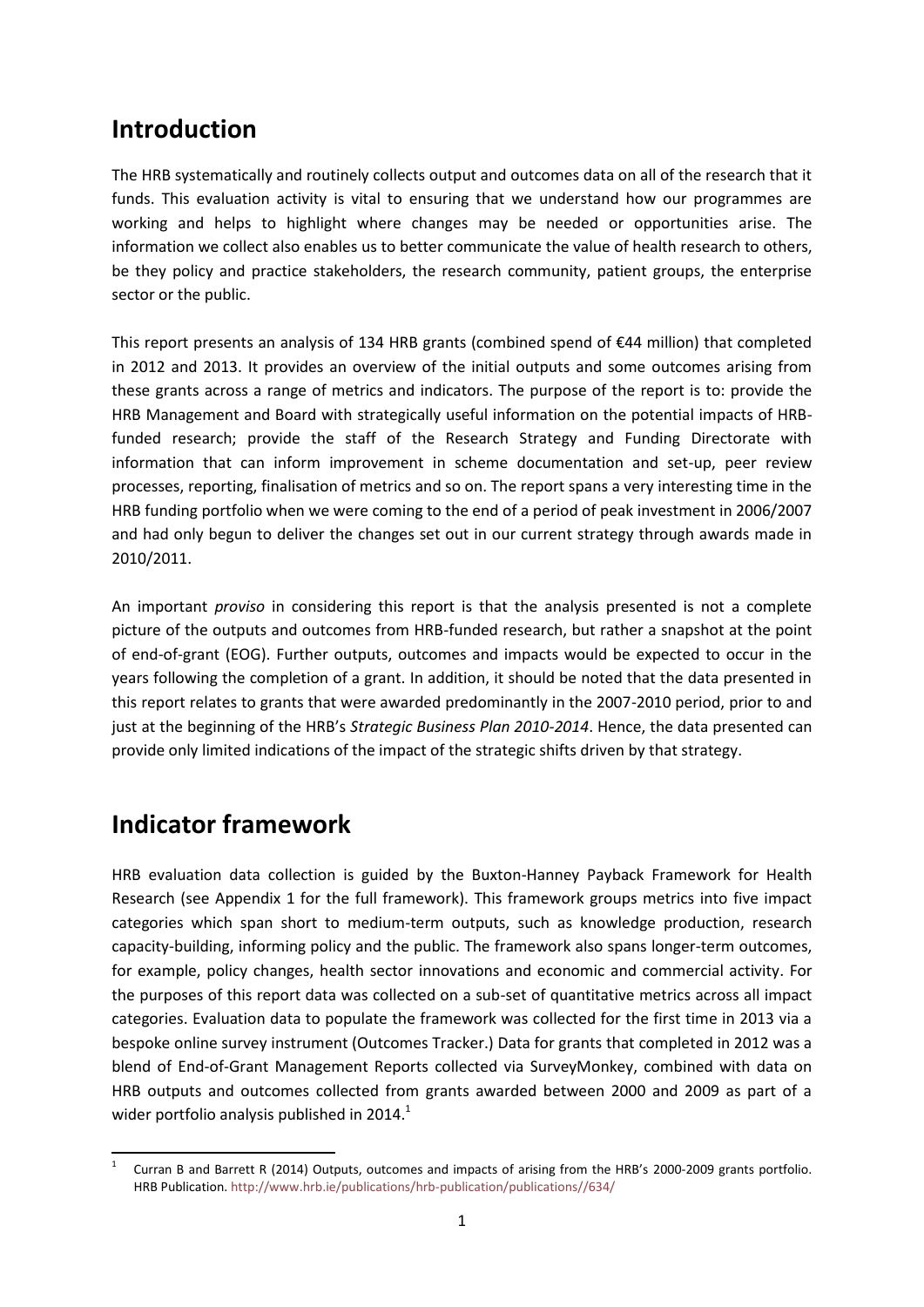### **Main findings**

The analysis displayed in this report demonstrates a wide variety of outputs produced by HRBfunded research in terms of scientific output, capacity-building outputs, health sector and economic benefits and outcomes. When compared to analysis of grants completed in 2010/2011 and 2008/2009, the data shows that HRB-funded research completing in 2012/2013 led to more peer reviewed publications, policy and clinical practice outputs and influences, healthcare innovations (as a proportion of total number of grants) and economic and commercial outputs and outcomes. It produced less scientific presentations and new academic collaborations, but led to a significantly more industry collaborations.

| <b>IMPACT CATEGORY*</b>                        | 2012/2013        | 2010/2011        | 2008/2009          |
|------------------------------------------------|------------------|------------------|--------------------|
|                                                | $(N=134$ grants) | $(N=196$ grants) | $(N = 204$ grants) |
| <b>Value of investment</b>                     | €44 million      | €54.5 million    | €45 million        |
| 1. Knowledge production outputs                |                  |                  |                    |
| No. peer-reviewed journal publications         | 584              | 470              | 526                |
| % papers in high impact journals               | N/A              | 28 %             | 31%                |
| No. scientific presentations reported          | 940              | 1427             | 1118               |
| 2. Research capacity-building outputs          |                  |                  |                    |
| No. of research-related posts created          | 422              | 280              | 296                |
| No. health professionals trained               | 136              | 82               | 70                 |
| No. PhDs registered                            | 135              | 72               | 88                 |
| No. new research collaborations formed         | 287              | 415              | 384                |
| No. new research materials/methods developed   | 112              | 85 (2011)        | <b>NA</b>          |
| 3. Informing policy, practice and public       |                  |                  |                    |
| % grants reporting policy/practice outputs     | 38%              | 24 %             | 20 %               |
| No. policy/practice outputs and activities     | 127              | 100              | 84                 |
| % grants that disseminated to public           | 50%              | 35 %             | 21 %               |
| 4. Health sector innovations                   |                  |                  |                    |
| % grants reporting healthcare innovations      | 24.6%            | 21%              | 15 %               |
| No. healthcare innovations in development      | 43               | 48               | 32                 |
| 5. Economic and commercial activity            |                  |                  |                    |
| No. research grants leveraged                  | 149              | 113              | 117                |
| Value of leveraged funding                     | €39.5 million    | €34.8 million    | <b>NA</b>          |
| Amount leveraged per Euro of HRB investment    | €0.89            | €0.64            | <b>NA</b>          |
| No. patents filed or pending                   | 16               | 11               | 12                 |
| No. technologies licenced                      | 5                | $\overline{3}$   | 3                  |
| No. start-up companies incorporated or pending | $\overline{2}$   | $\overline{2}$   | $\overline{2}$     |
| No. industrial collaborations established      | 88               | 25               | 10                 |

#### **Key output statistics for grants ending in 2012/2013 compared to previous years**

*\* A more detailed summary of key outputs, broken down by scheme type is provided in Appendix 2.*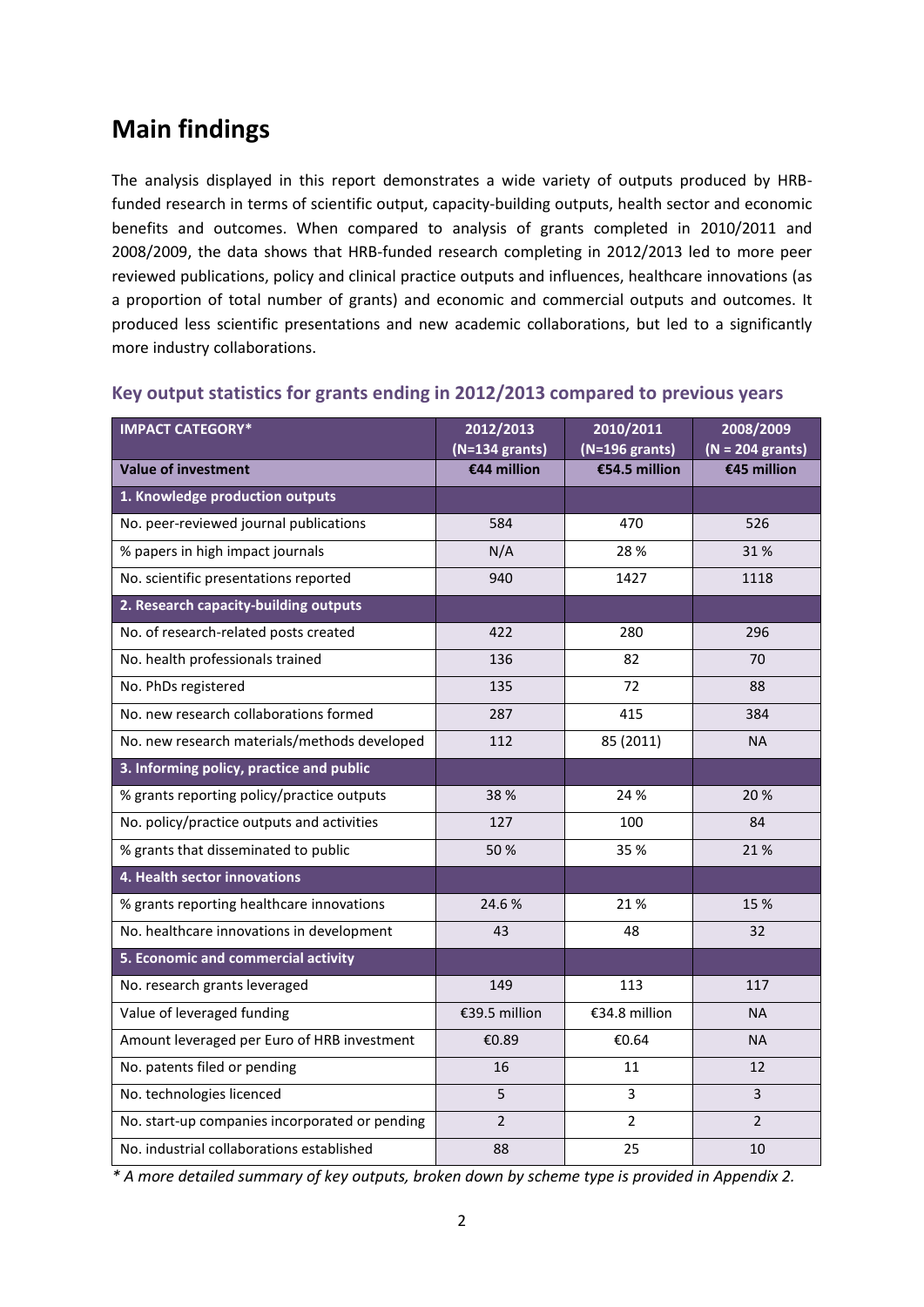#### **Type of research funded**

- Grants in basic and applied biomedical research that ended in 2012/2013 accounted for the largest proportion of spend, at 57 % (applied biomedical research accounted for 50.3 % of spend and basic biomedical research for 6.6 % of spend). This statistic is identical to the corresponding statistic for grants that ended in 2010/2011 and is down slightly on the statistic for grants that completed in 2008/2009, when 64 % of spend went on biomedical research.
- The percentage spend on clinical research-focused grants increased from 21 % of grants competed in 2010/2011 to almost 25 % of grants that completed in 2012/2013.
- The proportion of spend on grants in health services research was the same (15 %) for grants that competed in 2010/2011 and 2012/2013. However, the proportion of spend on grants in population health sciences decreased from 7 % to 3 % of total funding in 2010/2011 and 2012/2013, respectively.

#### **Achievement of grant objectives**

- The number of grants reporting that they had achieved all of their original objectives was 58 % (up on the corresponding 2010/2011 figure of 51 %).
- The most common reasons cited for non-fulfilment of all of the original grant objectives were 'insufficient time, or aspects of the research took longer than originally anticipated' (36 %); 'early findings led to a shift in research focus' (23 %); or one or more 'objectives changed due to developments in the field' (13 %). Grant holders also cited 'technical problems or lack of access to essential equipment or infrastructure' (12 %) as a contribution to not achieving all original objectives.
- In 2009 the HRB completed the process of moving to purely international peer review panels and increased the information required in grant applications regarding objectives, timelines, deliverables, personnel etc. This has resulted in much greater scrutiny of the feasibility of grant proposals, to the extent that proposals can be turned down on the basis of feasibility/over-ambition alone.
- There is evidence in the report that the HRB's increased emphasis on clarity in the application process, robust peer review and on-going grant monitoring is having a real impact in terms of PIs achieving their originally stated objectives.

#### **Personnel employed**

- There were a total of 422 research-related posts supported by the 134 HRB grants analysed, which represented a significant increase on previous reporting periods.
- Grants categorised as biomedical research accounted for 58 % of total posts, of which 8 % were in basic biomedicine and 50 % were in applied biomedicine. Grants focused on clinical research accounted for 22 % of posts created, while population health sciences and health services research, when combined, accounted for the remaining 20 % of posts created.
- Biomedical research grants employed 55.9 % of all post-doctoral researchers and 52 % of all PhD students. The number of post-graduate and post-doctoral researchers employed in population health sciences (5.5 %) was disproportionately low.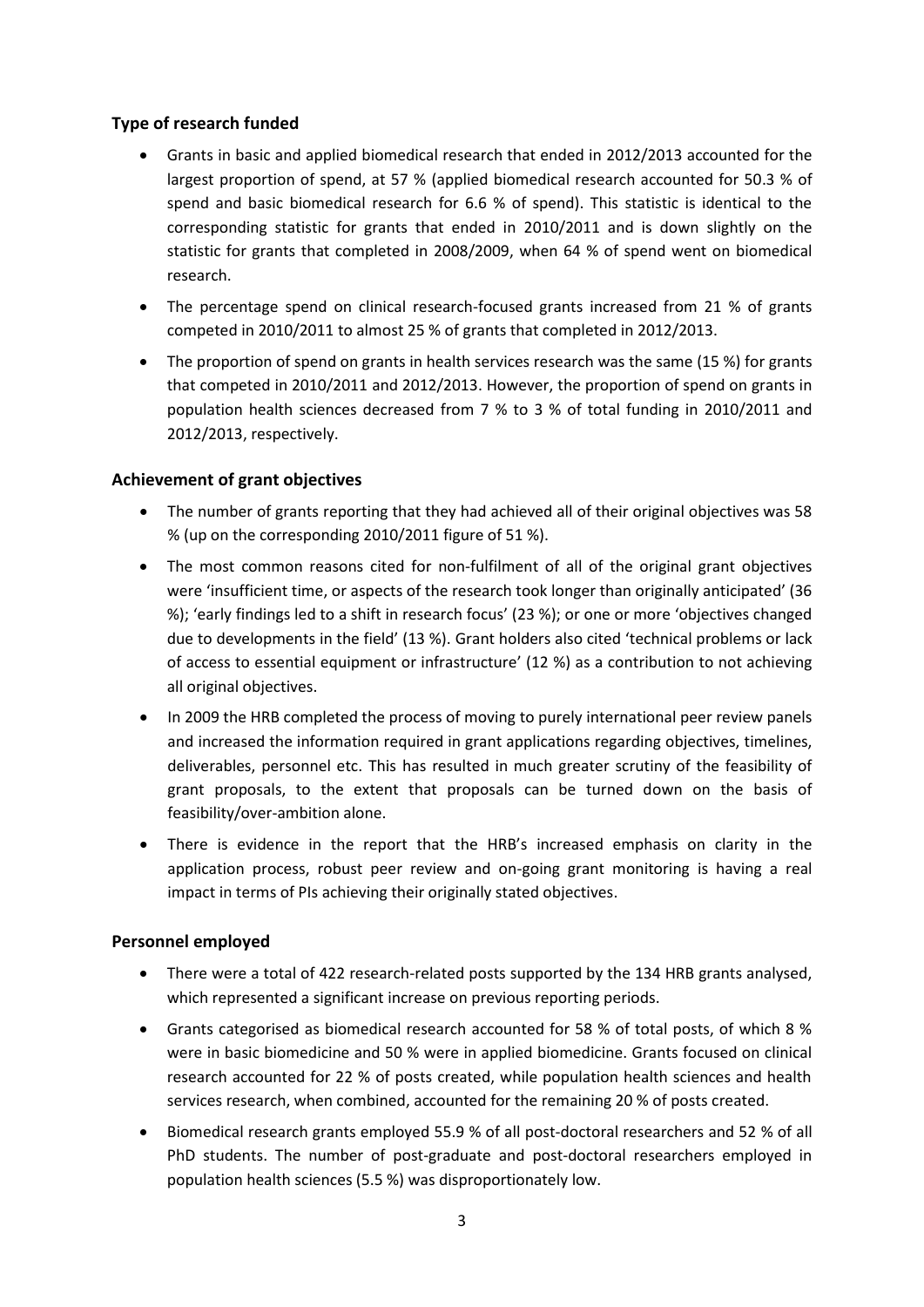- Researchers with a health professional background (e.g. medicine, nursing, allied health professions) accounted for 32.2 % (N=136) of the 422 personnel employed across all grants, which was a slight increase of 3.2 % on the equivalent 2010/2011 statistic.
- The most common next destination of HRB-funded personnel was a post-doctoral research post in a higher education setting (37.7 % of all personnel). 91 personnel (21.5 % of total) were employed in the health sector, either as a medical clinician, clinical nurse or an allied health professional, which was a significant increase on the previous reporting period.

#### **Peer-reviewed publications**

- The 134 grants that ended in 2012/2013 produced 584 peer-reviewed publications, giving an average of 4.4 papers per grant. This is an increase on both the 2010/11 and 2008/2009 statistic of 470 and 526 publications, respectively, or an average of 2.4 and 2.6 papers per grant, respectively. This may be accounted for by two PhD Scholars programmes (both categorised as applied biomedical research) that completed in 2012/2013, where peerreviewed publications were a primary output.
- Five-year programmatic grants, on average, produced slightly fewer papers per €1 million spend than other scheme types while the MRCG Co-fund scheme produced more papers per €1 million spend (20.8) that any other scheme type.
- ePublications accounted for 17.1 % of total publications in 2012/2013 (in 2010/2011 the equivalent statistic was 16.3 %.) In most cases this indicated that the electronic version of the paper was available ahead of printing, although not necessarily in an open access format. However, the number of papers published in the open access on-line journal PLoS increased from 5 in 2010/2011 to 15 in 2012/2013, indicating that this approach to publication is improving.

#### **Dissemination and collaborations**

- Grant-holders reported 940 scientific dissemination events (oral and poster presentations at scientific conferences), or 7.0 per grant. This is less than the 2010/2011 statistic of 1427 (7.2 per grant) but in terms of presentations per grant, is a slight increase on the 2008/2009 statistic of 5.5 presentations per grant (N = 1,118 presentations)
- 51 % of grant holders disseminated their research findings to patient groups or the public this is a significant increase on the corresponding statistics of 35 % and 21 % for grants that ended in 2010/2011 and 2008/2009, respectively.
- Relative to other scheme types the number of keynote addresses per €1 million spend at both national and international scientific conferences was almost two times higher for MRCG Co-fund Awards.
- Grant holders reported the establishment of 278 new research collaborations or partnerships during the lifetime of the HRB grant. This represents an average of 2.1 per grant which is identical to the statistic for 2010/2011, and an increase on the 2008/2009 statistic of 1.9 new collaborations per grant.
- The proportion of collaborations established with health bodies increased from 10 % of total new collaborations in 2010/2011 to 14 % in 2012/2013.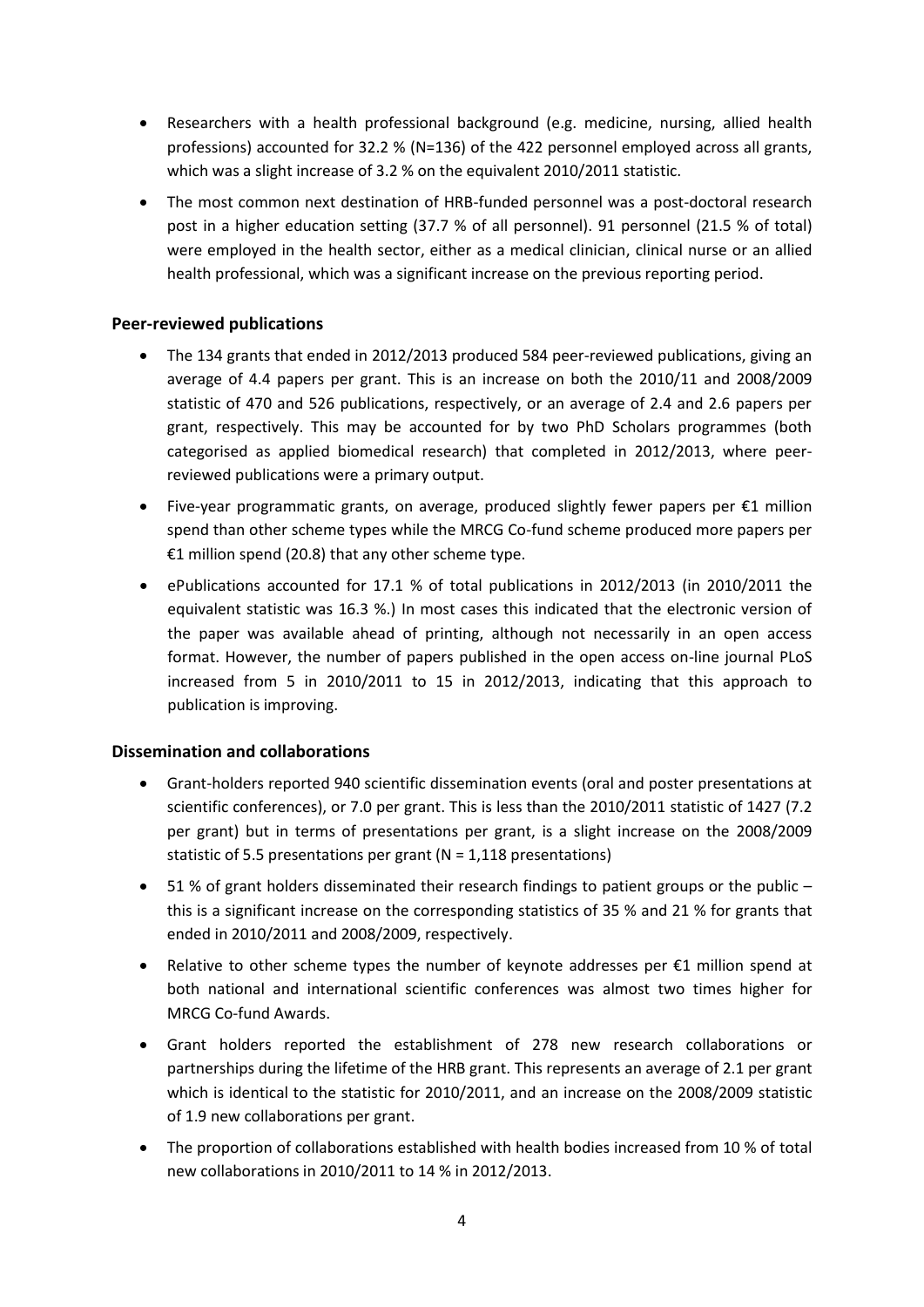- The number of industry collaborations, as a proportion of all collaborations established, increased dramatically from the 2010/2011 reporting period, from 8 % of new collaborations in 2010/2011 to 31 % in 2012/2013.
- For the first time in 2013, one PI reported the use of social media to disseminate the results of their research to a wider audience.

#### **Policy and practice-oriented outputs**

- 52 grant-holders (38 % of total) reported a total of 127 policy or clinical practice outputs and influences. This is an increase on the corresponding statistics for 2010/2011 and 2008/2009 when 48 and 41 grant-holders, respectively, reported 100 and 84 policy and practice outputs and influences, respectively.
- Per €1 million spend, grants in health services research produced more health sector outputs and influences than either population health sciences, clinical research or applied biomedical research. Surprisingly, basic research grants reported almost as many policy and practice outputs as health service research awards per €1 million spend but these tended to be presentations to stakeholder groups and publication or citation in systematic reviews or specialist publications.
- Project Grants accounted for almost 60 % of reported policy and practice outputs, and 4.4 outputs per €1 million spend, as compared to Programme Grants and Fellowship Awards which produced 2.6 and 2.2 outputs per €1 million spend, respectively.
- MRCG Co-fund awards had the highest productively of all scheme types for this metric, with 6.9 policy and practice outputs reported per €1 million spend.

#### **Health sector innovations**

- A total of 33 grant-holders (24.6 % of total) reported 43 healthcare innovations. This is similar to the corresponding statistic for 2010/2011 (48 innovations) but higher than 2008/2009 (32 innovations).
- The most common type of healthcare innovation reported was development of a new, or refinement of an existing, care model of service.
- Per €1 million spend, grants in population health and health services research produced more health sector innovations than other scheme types (2.2 and 2.0, respectively.) Surprisingly, basic research grants (primarily the MRCG Co-fund scheme) reported almost as many healthcare innovations (1.0 per €1 million spend) as clinical research (1.1 outputs per €1 million spend), and more than applied biomedical grants (0.5 per €1 million spenda.)
- The vast majority of the 43 innovations were in the early stages of development or were still being tested and refined, with only 2 % reported as having achieved large scale adoption in the health sector, although a further 14 % had been adopted on a small scale within the health sector.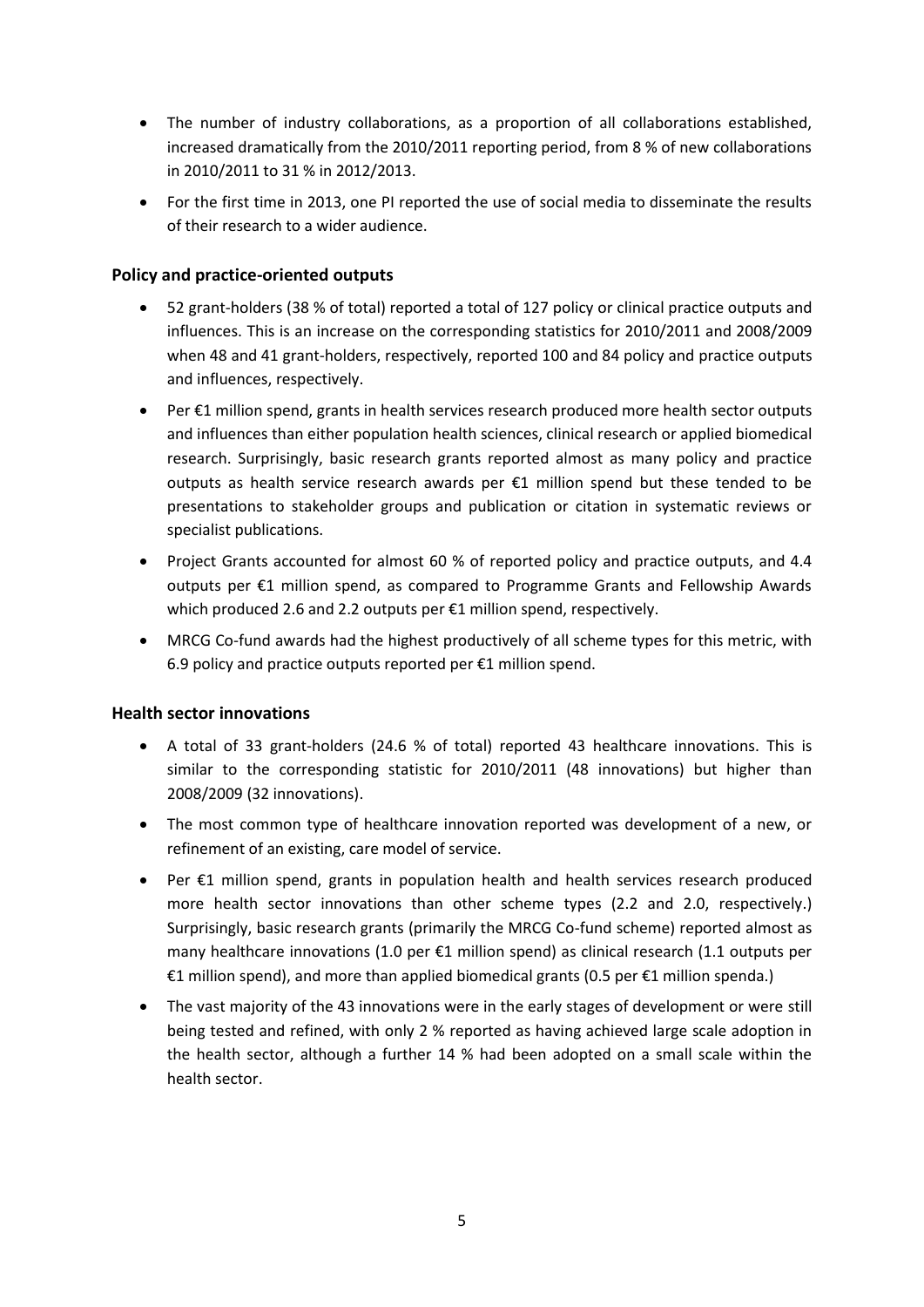#### **Follow-on funding leveraged**

- 149 follow-on grants were leveraged by PIs whose grants completed in 2012/2013. This is an increase on the 2010/2011 and 2008/2009 statistics of 113 and 117 follow-on grants, respectively.
- Of the approximately  $\epsilon$ 39.5 million that these 149 grants were collectively worth, 54.7 % came from non-exchequer sources such as industry, charities, and international bodies. This was the first time since this data began to be collected on this metric that leveraged nonexchequer funding exceeded exchequer funding.
- The return on HRB investment of leveraged funding, euro for euro, was almost parity (€0.89), in comparison to the 2010/11 reporting period, when it was €0.65 of leveraged funding for every €1.00 of HRB funding invested.
- Nine grant-holders had secured follow-on technology development or commercialisation grants from Enterprise Ireland, which is a significant increase on the corresponding 2010/2011 statistic of two awards.

#### **Intellectual property and commercial activities**

- Grants that ended in 2012/2013 produced 16 patents, five licensed technologies, contributed to the establishment of two start-up companies, and led to 88 academicindustry collaborations.
- In total, HRB grant-holders reported 48 commercial outputs this is similar to the 2010/2011 statistic of 54 outputs, and a slight increase on the 2008/2009 statistic of 42 commercial outputs.
- Unsurprisingly, grants in the biomedical sciences produced more commercial opportunities than clinical research, health services research and population health sciences grants.
- Project Grants produced 1.2 commercial/enterprise outputs per €1 million spend. Other scheme types produced between 0.2 and 0.7 outputs per €1 million spend.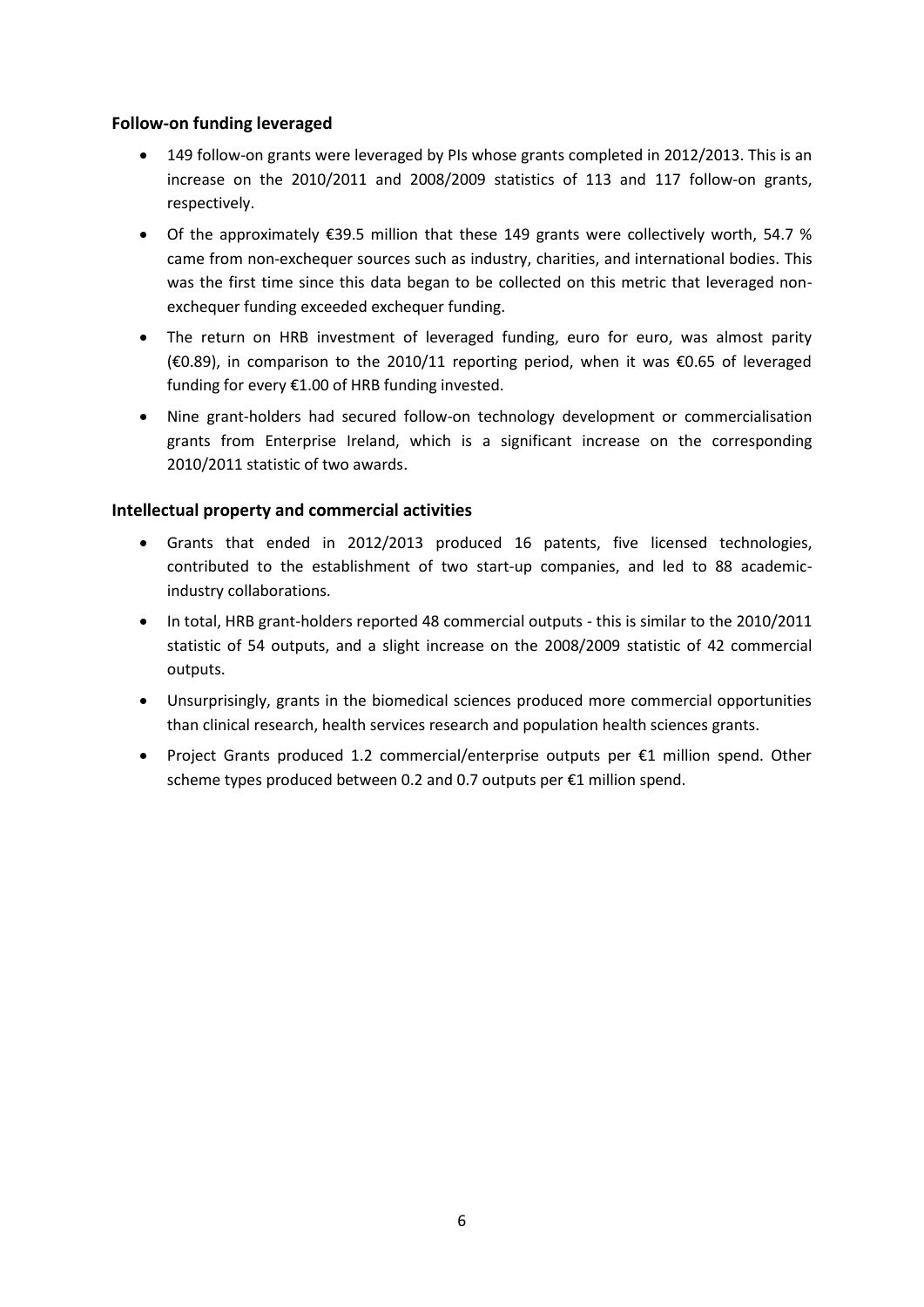### **Conclusions**

A number of observations can be made from the data presented in this report:

- Grants in the biomedical and clinical sciences produced the most scientific publications and commercial opportunities such as patents and industrial collaborations;
- Grants in health services research, population health sciences and clinical research produced the most health policy and practice outputs and provided the most research training opportunities for health professionals;
- The MRCG Co-fund scheme was very productive in terms of number of outputs per  $\epsilon_1$ million spend across a wide range of metrics.

The implication of a shift away from basic biomedical and applied biomedical research that is not specifically patient-oriented, towards greater investment in patient oriented research, population health sciences and health services research, is that over the coming years we may see a slight decrease in scientific 'productivity' (e.g. number of peer-reviewed publications per €1 million spend) and commercial impact (e.g. patents, industry collaborations), since these outputs tend to arise predominantly from the former types of research activity. However, there is no reason to believe that a decrease will occur in indicators of scientific quality (e.g. field-normalised citation impact).

The new HRB funding initiatives in Clinical Research, Population Health Sciences and Health services research, based on the multi-disciplinary collaborative funding model, along with the emphasis placed by international peer review panels on methodological rigour, ensures that only high-quality research is funded with the potential for both scientific and health impact. Therefore, possible decreases in productivity metrics will be more than offset by a concomitant increase in health sector outcomes such as development of healthcare innovations (e.g. interventions, therapies) and influences on policy and practice (e.g. clinical guidelines, policy briefs, advisory roles) which tend to be associated with these broad research areas.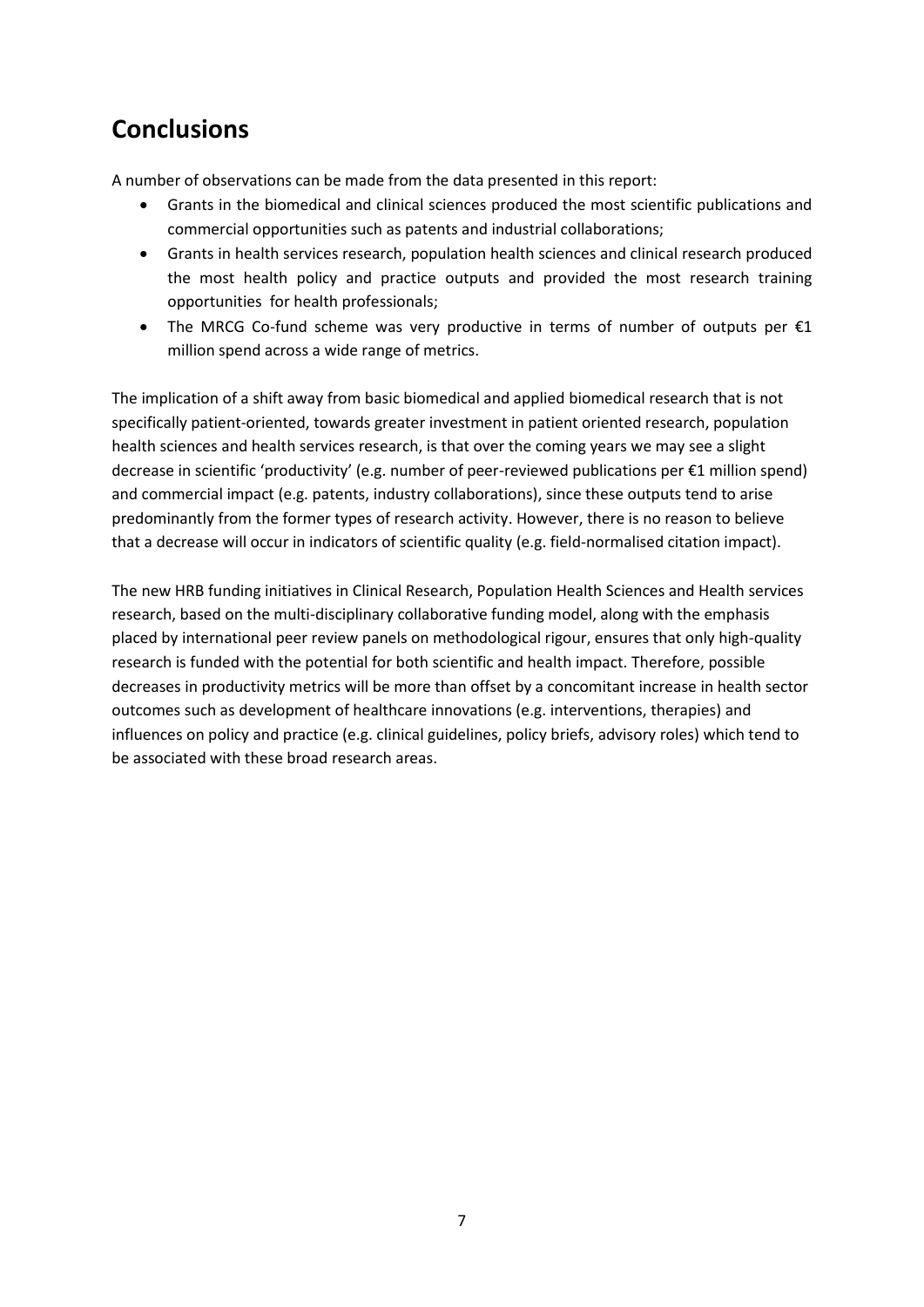### **Appendix 1: Impact Assessment Framework**

| <b>Impact Category</b> | <b>Indicators</b>                                                                                                                                                               |  |  |  |  |
|------------------------|---------------------------------------------------------------------------------------------------------------------------------------------------------------------------------|--|--|--|--|
| Knowledge              | Peer reviewed publications and citations<br>$\circ$                                                                                                                             |  |  |  |  |
| <b>Production</b>      | Other publications such as books, book chapters, editorials or bulletins<br>$\circ$                                                                                             |  |  |  |  |
|                        | Presentations to national and international conferences<br>$\circ$                                                                                                              |  |  |  |  |
|                        | Research reports and 'grey literature' produced<br>$\circ$                                                                                                                      |  |  |  |  |
|                        | Cochrane systematic reviews produced or findings included in a review<br>$\circ$                                                                                                |  |  |  |  |
| Research capacity-     | Education and training of personnel such as clinicians, health professionals and<br>$\circ$                                                                                     |  |  |  |  |
| building and           | scientists                                                                                                                                                                      |  |  |  |  |
| targeting              | Higher degrees, such as PhD, obtained by research personnel<br>$\circ$                                                                                                          |  |  |  |  |
|                        | Retention rates of research personnel in national research system<br>O                                                                                                          |  |  |  |  |
|                        | Research personnel attracted from overseas<br>O                                                                                                                                 |  |  |  |  |
|                        | Spin-off projects developed and further research funding leveraged<br>$\circ$                                                                                                   |  |  |  |  |
|                        | Development and use of novel research techniques<br>$\circ$                                                                                                                     |  |  |  |  |
|                        | Establishment of new datasets, databases or research data lodged in national<br>$\circ$<br>database                                                                             |  |  |  |  |
|                        | New national/international collaborations or strategic partnerships formed<br>$\circ$<br>with other research teams, industrial partners or health agencies                      |  |  |  |  |
|                        | Level of all-Ireland collaboration and benefits accruing from this<br>$\circ$                                                                                                   |  |  |  |  |
|                        | Internationalisation of research: Involvement of HRB-funded researchers with<br>$\circ$<br>EU and global health research initiatives                                            |  |  |  |  |
| Informing policy,      | Influencing national and international research policies and strategies<br>$\circ$                                                                                              |  |  |  |  |
| practice and           | Dissemination and knowledge-transfer events or networks established with<br>$\circ$                                                                                             |  |  |  |  |
| product                | research 'users', such as policy-makers and health professionals                                                                                                                |  |  |  |  |
| development            | Advisory roles of HRB-funded researchers to government or policy-makers<br>O                                                                                                    |  |  |  |  |
|                        | Commissioned reports or projects from government departments or agencies<br>$\circ$                                                                                             |  |  |  |  |
|                        | Policy briefing papers, practical handbooks and other grey material produced<br>$\circ$<br>and disseminated to research users such as policy-makers and health<br>professionals |  |  |  |  |
|                        | Contribution of research to clinical treatment or best practice guidelines<br>$\circ$                                                                                           |  |  |  |  |
|                        | Evidence of public outreach and dissemination through media and other fora<br>$\circ$                                                                                           |  |  |  |  |
|                        | Patents and other IP applications and award of commercialisation support<br>$\circ$                                                                                             |  |  |  |  |
|                        | grants to develop marketable products or devices                                                                                                                                |  |  |  |  |
|                        | Licence agreements and revenues generated as a result<br>O                                                                                                                      |  |  |  |  |
|                        | Spin-out companies or formal collaborative partnerships between researchers<br>$\circ$<br>and industry                                                                          |  |  |  |  |
| <b>Health sector</b>   | Contribution of HRB-funded research to health promotion initiatives<br>$\circ$                                                                                                  |  |  |  |  |
| benefits and           | Randomised control trials completed and new interventions established as a<br>O                                                                                                 |  |  |  |  |
| innovations            | result                                                                                                                                                                          |  |  |  |  |
|                        | Numbers of patients enrolled on clinical trials or engaged with studies<br>O<br>undertaken in clinical research facilities supported by the HRB                                 |  |  |  |  |
|                        | Contribution of HRB-funded research to actual health benefits within Irish<br>$\circ$<br>population                                                                             |  |  |  |  |
|                        | Savings to the health system through gains in health service efficiency,<br>$\circ$                                                                                             |  |  |  |  |
|                        | improved primary care or introduction of preventative health measures, where<br>research and evidence generated by HRB-funded researchers contributed to                        |  |  |  |  |

#### **Based on the Payback Framework of Buxton and Hanney**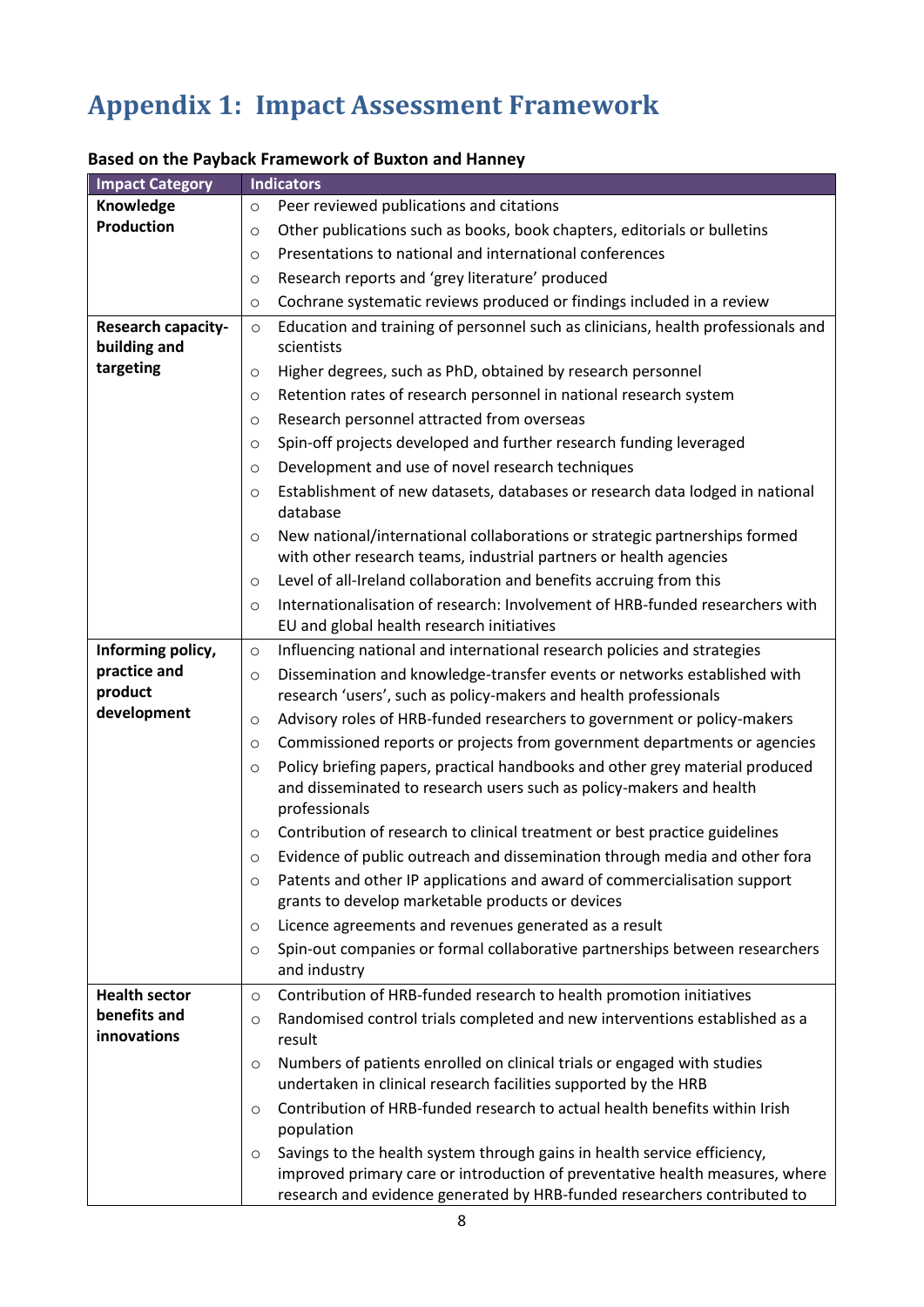| <b>Impact Category</b> | <b>Indicators</b>                                                                                                                                                                                      |  |  |  |
|------------------------|--------------------------------------------------------------------------------------------------------------------------------------------------------------------------------------------------------|--|--|--|
|                        | this                                                                                                                                                                                                   |  |  |  |
|                        | Increased availability of local pool of evidence and evidence "generators" to<br>$\circ$<br>Irish health policy-makers and health practitioner                                                         |  |  |  |
|                        |                                                                                                                                                                                                        |  |  |  |
| Economic,              | Improved international reputation of Ireland for health and medical research<br>$\circ$                                                                                                                |  |  |  |
| commercial and         | (e.g. by attracting pharma industry R&D and collaborative partnerships with                                                                                                                            |  |  |  |
| enterprise benefits    | HRB-funded researchers; invited keynote addresses to international                                                                                                                                     |  |  |  |
|                        | conferences; involvement of HRB-funded researchers in international research<br>programmes)                                                                                                            |  |  |  |
|                        | Success of HRB-funded personnel in attaining additional research funding, for<br>$\circ$<br>example though the EU's Framework Programmes                                                               |  |  |  |
|                        | Success of HRB-funded researchers in commercialising the outcomes of their<br>$\circ$<br>research (through invention disclosures, patents, licences, formation of start-<br>up and spin-out companies) |  |  |  |
|                        | Success of HRB-funded researcher in obtaining EI funding for further<br>$\circ$<br>development of potentially viable enterprise outputs of the research.                                               |  |  |  |